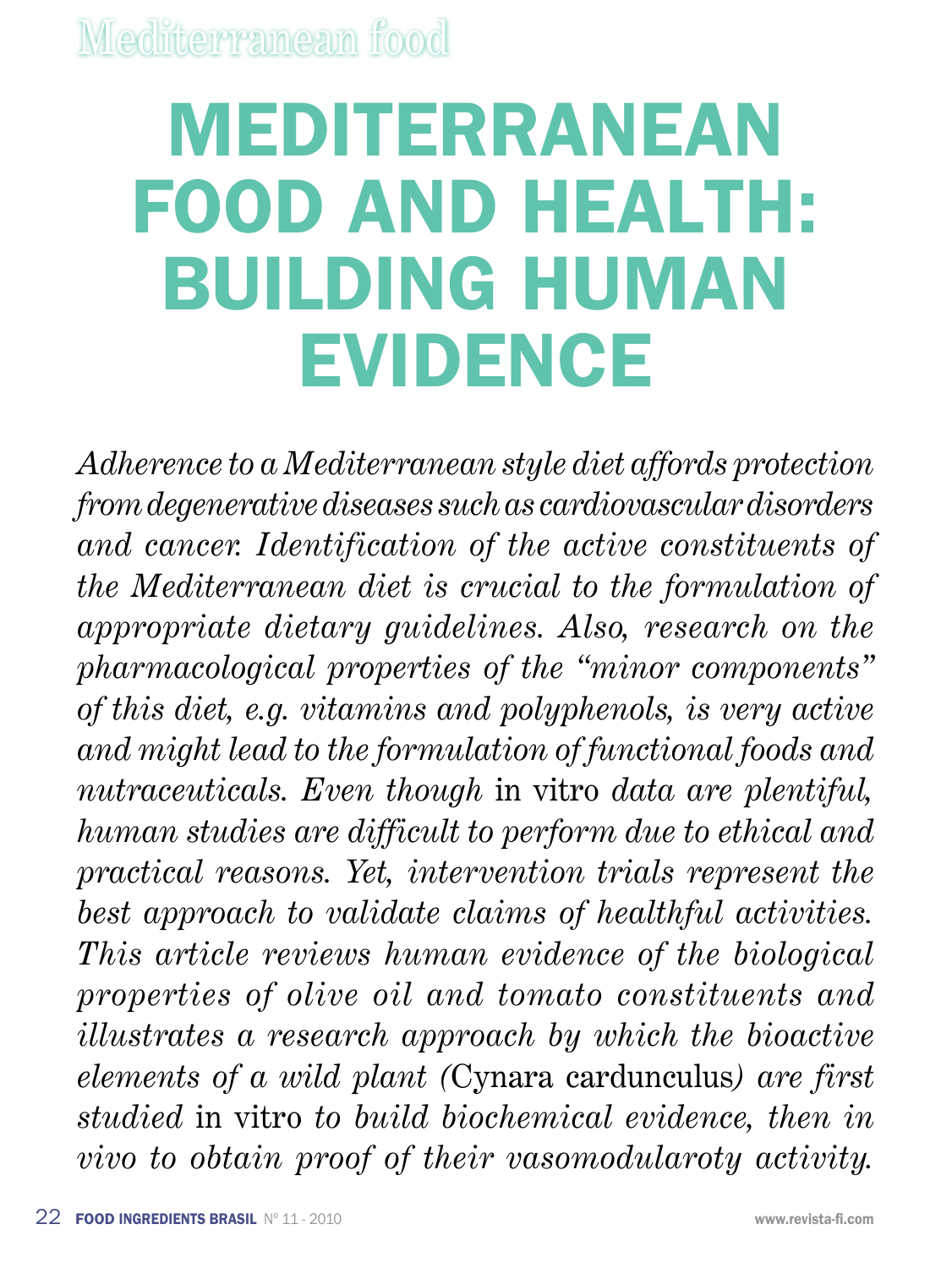### **Introduction**

The traditional dietary habits of the Mediterranean area have been consistently associated with lower incidence of cardiovascular disease (CHD) and cancer (1-3). Though the healthful properties of the Mediterranean diet as a whole have gained recognition, basic researchers are nowadays concentrating their efforts on individual food items, e.g. cereals, fruits, vegetable, olive oil, and their components, e.g. fibers, vitamins, polyphenols (4). By singling out the contribution of micronutrients to the protective activities, one can better focus dietary guidelines and, possibly, formulate appropriate functional foods or nutraceuticals (5). As an example, olive oil and tomato consumption have been linked to CHD and chemoprotection, but biochemical studies of their components are still accumulating. In this respect, we pioneered research on the biological properties of olive oil polyphenols, whose wide range of pharmacological activities might provide a partial explanation for the high longevity and low incidence of degenerative diseases observed in the Mediterranean basin, where olive oil is the predominant source of fat (6). Moreover, in recent research we investigated the effects of tomato supplementation, by providing healthy volunteers with purified tomato extracts in an attempt to identify the contribution of individual tomato components, e.g. carotenoids such as lycopene (7,8).

Another approach is based on *in vitro* observations of potentially healthful properties of plant extracts or their isolated components. There is indeed extensive literature that reports on the antioxidant and enzymemodulating activities of numerous herbs and their extracts (9). However, the transposition of these basic observations into claims of human effects is, at present, unsubstantiated (10). Human studies are difficult to perform, because of ethical and practical

reasons. Hence, even though *in vitro* studies abound, human (and even animal) intervention studies are scant. Thus, it is mandatory to confirm *in vitro* observations in *in vitro* studies before definitive claims can be made. This is why we recently followed an *in vitro*-to-*in vivo* approach to test the vasomodularoty properties of plant food extracts, selected within a EU-funded project on Local Food Nutraceuticals (www.biozentrum. uni-frankfurt.de/Pharmakologie/EU-Web/index.html).

This manuscript reports some examples of such approaches, aimed at building human evidence to sustain claims that the Mediterranean diet and its components do indeed exert healthful activities.

#### **Olive oil**

Olive oil is the principal (often exclusive) and most typical source of visible fat of the Mediterranean diet. The healthful properties of olive oil have been often attributed to its high monounsaturated fatty acid (MFA) content, namely in the form of oleic acid (18:1n-9). However, there is currently no consensus on the effects of MFA on circulating lipids and lipoproteins: the effects of high monounsaturated fatty acid intakes on serum cholesterol might be indirect and due to the associated replacement of saturated fatty acids (11). Yet, some studies (12) attributed a direct, although modest, cholesterol-lowering effect to MFA alone, when they equicalorically replace carbohydrates. It should also be underlined that oleic acid is one of the predominant fatty acid in worldwide largely-consumed animal foods, such as poultry and pork; thus, the percentage of oleic acid in the Mediterranean diet is only slightly higher than that of other kinds of Western diets, e.g. the North American one (13). Finally, several seed oils obtained through genetic selection, such as sunflower, soybean, and rapeseed oils are nowadays rich in monounsaturates, albeit devoid of

phenolics (14), and are commercially available. It is therefore unlikely that oleic acid is exclusively accountable for the healthful properties of olive oil. In turn, even though the salubrious effects of a high proportion of oleic acid intake - including reduced endothelial activation (15,16) and lower susceptibility of LDL to oxidation (17,18) should not be overlooked, what really sets extra virgin olive oil apart from other vegetable oils is its content in phenolic compounds.

Olives are rich in phenolic components (19,20). Approximately 10 years ago, we started our investigations on the antioxidant properties of olive oil phenolics (21) and, subsequently, our and other's groups (6,22) followed up on this. In synthesis, hydroxytyrosol and oleuropein have been shown to be potent scavengers of superoxide anion and other reactive species (peroxynitrite, hypochlorous acid) possibly implicated in the onset of CHD and mutagenesis. Moreover, hydroxytyrosol and oleuropein are also capable to modulate enzymatic processes (22), some of which might be relevant to CHD. As an example, hydroxytyrosol has been shown to inhibit platelet aggregation, suggestive of an antithrombotic potential.

Even though human absorption and metabolism of olive oil phenolics have been well documented (23-29), *in vivo* studies of antioxidant potential and biological activity are still scarce and results are not univocal (30). However, research in this field is rapidly progressing and data proving *in vivo* activities of olive oil polyphenols do accumulate (31-33).

To further investigate the *in vivo* activities of olive oil phenolics, we undertook a series of human studies, the most recent of which (the VOLOS), was carried out in mildly dyslipidemic patients (34). In the VOLOS (virgin olive oil study) we evaluated the antioxidant capacity and the serum TXB2 levels of 22 mildly dyslipidemic patients who were given 40 ml/day of either extra virgin phenolic rich oil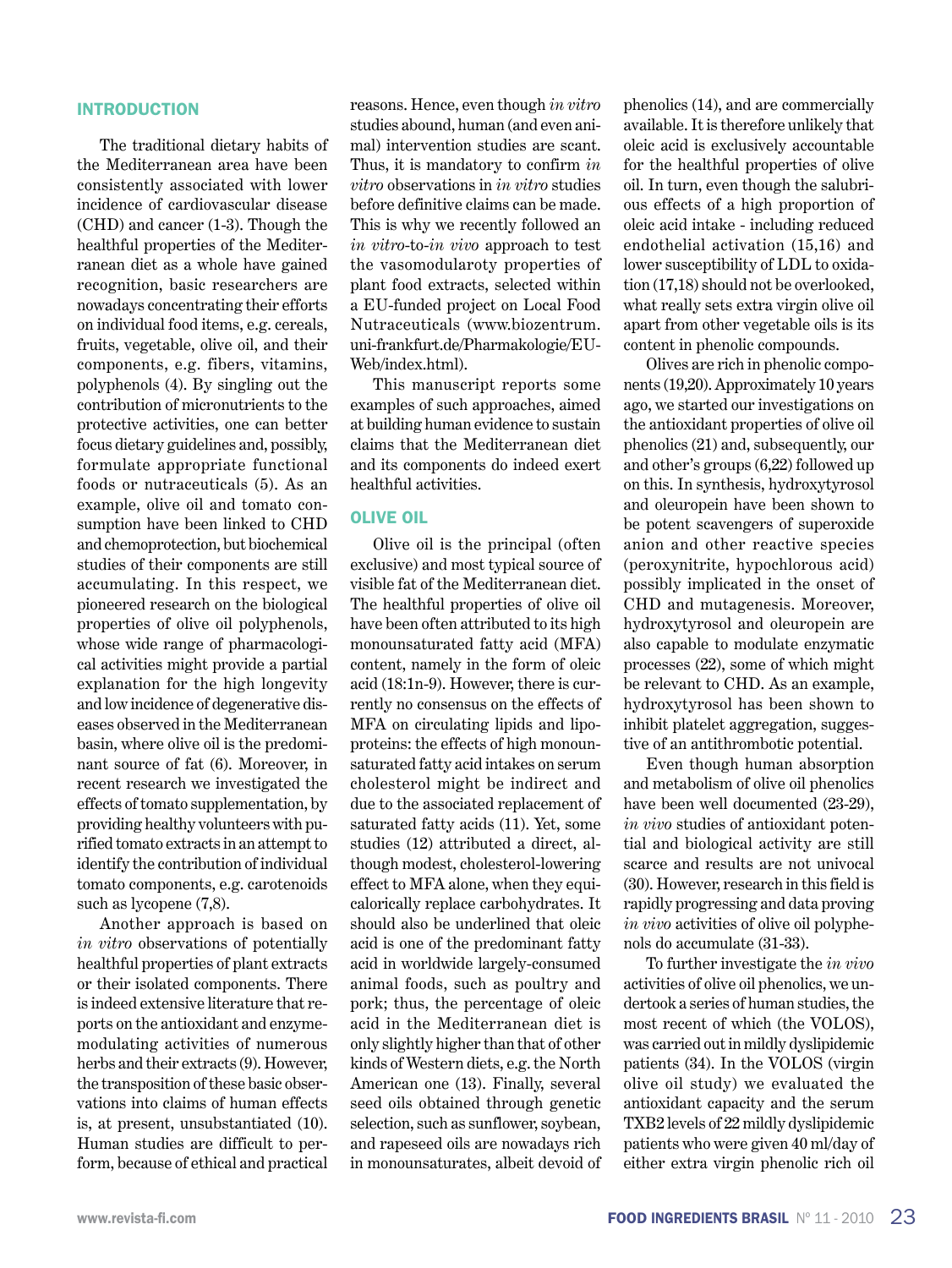# Mediterranean food

or refined, phenol poor olive oil, with a cross over design. Each treatment was carried out for 7 weeks with 4 weeks of wash out in between. Seven weeks of EVOO supplementation resulted in a marked (-20%) decrease in serum TXB2 production, both in the first and in the second arm of the study. This effect was reverted upon subsequent ROO administration. This is showed in Figure 1: the reduction in serum TXB2 concentrations  $(\mu \mathbf{g})$ ml) in subjects administered EVOO is evident at 28 days. On the other hand, subjects administered ROO do not exhibit any reduction of serum TXB2 concentrations. The reduction in TXB2 serum production confirms the antithrombotic potential suggested for extra virgin olive oil polyphenols (see above).

Thromboxane B2 (TXB2) serum levels  $(\mu\gamma/m)$  at baseline, 28 days, and 49 days after administration of 40 ml/day of extra virgin olive oil (EVOO) or refined olive oil (ROO) consumption by 22 mildly dyslipidemic patients. All subjects were randomly divided into two groups (A and B). The first one (A) was randomly assigned to the administration of EVOO (the second group was assigned ROO) in the first 49 days and after the washout period all subjects were switched treatment for an additional 7 weeks. Data are



means  $\pm$  S.D., n = 22. From Visioli et al. (34) with permission of the publisher.

Plasma antioxidant capacity (measured as  $\mu$ M of Cu++ reduced) was also evaluated. Figure 2 shows how 7 weeks of EVOO consumption is associated with an improvement in antioxidant capacity, while no effect was noted with ROO administration.

One of the interesting aspects of the results obtained in the VOLOS is that they were obtained by providing doses of phenolic compounds comparable to those currently consumed by many population groups in the

**FIGURE 1 TBX<sub>2</sub>** (µg/ml serum) µ**g/ml serum)** 0,27  $\blacksquare$ TO  $\blacksquare$ T28  $\blacksquare$ T49 W0 ■T28  $\blacksquare$ T49 0,25 0,23 0,21 0,19 0,17 0,15

Mediterranean area.

Serum antioxidant capacity (as  $\mu$ M Cu++ reduced) of patients that were administered EVOO or ROO (40 ml/day) for 7 weeks. After that period, all subjects were switched treatments for an additional 7 weeks. All subjects were divided into two groups (A and B). Each group consumed the two kinds of oil in a crossover fashion. Data are means  $\pm$  S.D., n = 22. From Visioli et al. (34) with permission of the publisher.

Lipidic parameters, namely cholesterolemia ad triglyceridemia, were also evaluated in the VOLOS, but no significant improvement was noted, as in other previous studies (32).

### **Tomato**

Tomato was imported in the Mediterranean area from South America at the beginning of the XVIII century and is now an important component of the Mediterranean diet. Among the minor components of tomato, carotenoids such as beta-carotene, lycopene, lutein, and zeaxanthin have been extensively investigated because of their relative abundance in human plasma (35) and their antioxidant properties (36,37). Accordingly, both basic research and epidemiological studies concur to suggest the cardioprotective and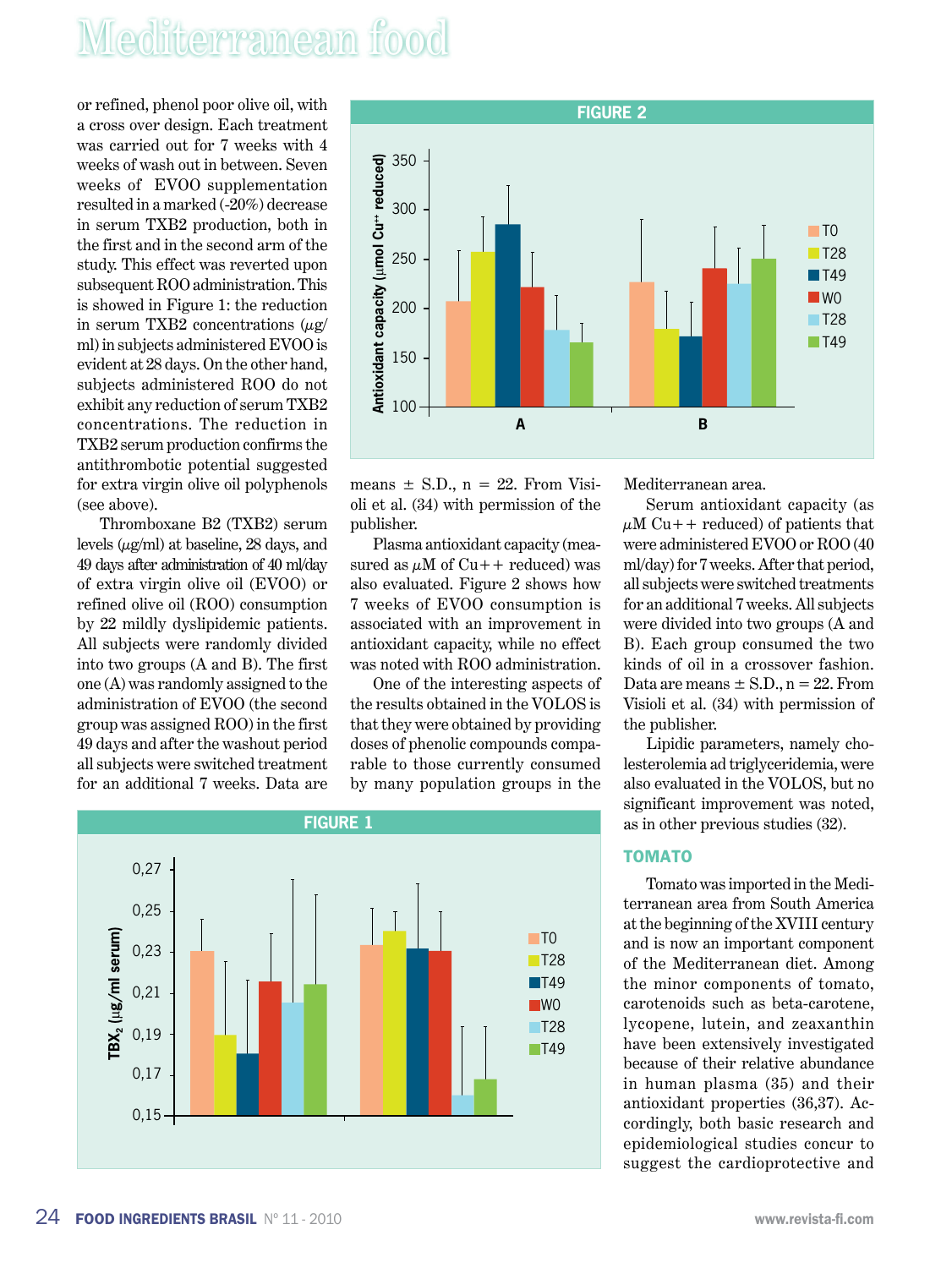chemopreventive activities of carotenoids, in particular of betacarotene and lycopene. However, it should be noted that the results of the ATBC and CARET trials (38,39) conducted among smokers (who are exposed to enhanced oxidative stress) supplemented with beta-carotene demonstrated excess risk for cancer and cardiovascular endpoints (40). In addition, other clinical trials did not demonstrate any effect of betacarotene supplementation on cancer (41,42). Finally, a recent meta-analysis even suggested harmful effects of carotenoids supplementation, which has been associated with increased total mortality (43). The major conundrum in carotenoid research now is: Why is it that consumption of tomato and tomato products is associated with lower cancer and cardiovascular risks whereas supplementation with beta-carotene is yet to be proven beneficial? Suggestions include the co-carcinogenic and pro-oxidant potential of beta-carotene under certain conditions (44,45), the presence of concomitant liver disease in ATBC and CARET patients (46), and the confounding interference by smoking habits and alcohol consumption on overall outcomes (47). As a final point, the healthful effects of tomato consumption might not be limited to its carotenoid content, as suggested by a recent study we performed (7).

In an attempt to discern the contribution of tomato components to human health, we undertook some intervention studies with carefully standardized diets, added with welldefined amounts of carotenoids. The intervention study of Riso et al. (8) was performed to verify if regular consumption of tomato products could protect lymphocytes and plasma from oxidative stress. As show in Table 1, after the first week of controlled diet  $(t=0)$ , carotenoids concentrations decrease significantly in plasma (P< 0.05); after the three-week tomato diet there was a significant decrease in plasma lutein, zeaxanthin, and

β-cryptoxanthin concentrations  $(P<0.01)$ . This is probably due to the effects of the standard diet, low in carotenoids. Analysis of lymphocyte carotenoids concentrations showed a slight decrease (between 10% and 30%), but that was significant only for zeaxanthin  $(P<0.01)$  and β-cryptoxanthin (P<0.05). Lycopene concentrations increased significantly after tomato intervention both in plasma (+53%) and in lymphocytes  $(+72%)$ . This result confirms that of another study by Porrini et al. (48) and data in literature. In fact, many data have been published on carotenoids uptake by lymphocytes (48- 50) and buccal mucosal cells (51,52). Conversely, limited literature exists on the intracellular concentrations of lycopene, although this is very important for understanding the role of this antioxidant on tissue activity.

For this reason, we focused our research on lycopene and its biological effects (53). Our purpose was to verify that the daily intake of a beverage called Lyc-O-mato®, containing a natural tomato extract (Lyc-O-mato® oleoresin 6%), was able to modified plasma carotenoids concentration and that this intake

could protect DNA in lymphocytes from oxidative stress. In Table 2 we report the carotenoids and vitamin E plasma concentrations (µmol/l) before and after interventions. Lycopene, phytoene, phytofluene and betacarotene concentrations increased significantly by about 68%, 92%, 61%, and 28%, respectively, after 26 days of Lyc-O-mato® drinking, but not after placebo intake. Conversely, the consumption of Lyc-O-mato® did not affect the plasma concentrations of lutein, zeaxanthin, β-cryptoxanthin and beta-carotene, which were not present in the drink; plasma concentrations of a tocopherol also did not change throughout the intervention, possibly due to the relatively low amount of this vitamin present in the Lyc-O-mato® drink.

The second aim of this study was to verify if the increased of carotenoids concentration was able to increase cellular defences against the oxidative stress. Figure 3 shows the percentage of DNA in the tail of lymphocytes subjected to the comet assay decreased by about  $42\%$  (P<0.0001), as calculated by considering the variation between the percentage of DNA in the tail registered before and

| TABLE 1 – PLASMA AND LYMPHOCYTE CAROTENOIDS C<br><b>ONCENTRATIONS BEFORE AND AFTER TOMATO INTERVENTION</b> |                   |                     |  |  |  |  |  |  |  |
|------------------------------------------------------------------------------------------------------------|-------------------|---------------------|--|--|--|--|--|--|--|
| Caratenoids                                                                                                |                   |                     |  |  |  |  |  |  |  |
| Variable                                                                                                   | $T=0$             | $T = 21$            |  |  |  |  |  |  |  |
| Plasma ( mol/l)                                                                                            |                   |                     |  |  |  |  |  |  |  |
| Lutein                                                                                                     | $0.56 \pm 0.06$   | $0.50 \pm 0.05a$    |  |  |  |  |  |  |  |
| Zeaxanthin                                                                                                 | $0.04 \pm 0.01$   | $0.03 \pm 0.01a$    |  |  |  |  |  |  |  |
| β-Cryptoxanthin                                                                                            | $0.32 \pm 0.23$   | $0.23 \pm 005a$     |  |  |  |  |  |  |  |
| $\alpha$ -Carotene                                                                                         | $0.07 \pm 0.01$   | $0.07 \pm 0.06a$    |  |  |  |  |  |  |  |
| β-Carotene                                                                                                 | $0.44 \pm 0.06$   | $0.38 \pm 0.06$     |  |  |  |  |  |  |  |
| Lycopene                                                                                                   | $0.34 \pm 0.03$   | $0.52 \pm 0.03b$    |  |  |  |  |  |  |  |
| Lymphocytes (nmol/mg prot)                                                                                 |                   |                     |  |  |  |  |  |  |  |
| Lutein                                                                                                     | $0.028 \pm 0.011$ | $0.023 \pm 0.016$   |  |  |  |  |  |  |  |
| Zeaxanthin                                                                                                 | $0.004 \pm 0.003$ | $0.003 \pm 0.001a$  |  |  |  |  |  |  |  |
| β-Cryptoxanthin                                                                                            | $0.018 \pm 0.015$ | $0.012 \pm 0.009a$  |  |  |  |  |  |  |  |
| $\alpha$ -Carotene                                                                                         | traces            | traces              |  |  |  |  |  |  |  |
| β-Carotene                                                                                                 | $0.011 \pm 0.008$ | $0.009 \pm 0.007$   |  |  |  |  |  |  |  |
| Lycopene                                                                                                   | $0.010 \pm 0.004$ | $0.017 \pm 0.008$ a |  |  |  |  |  |  |  |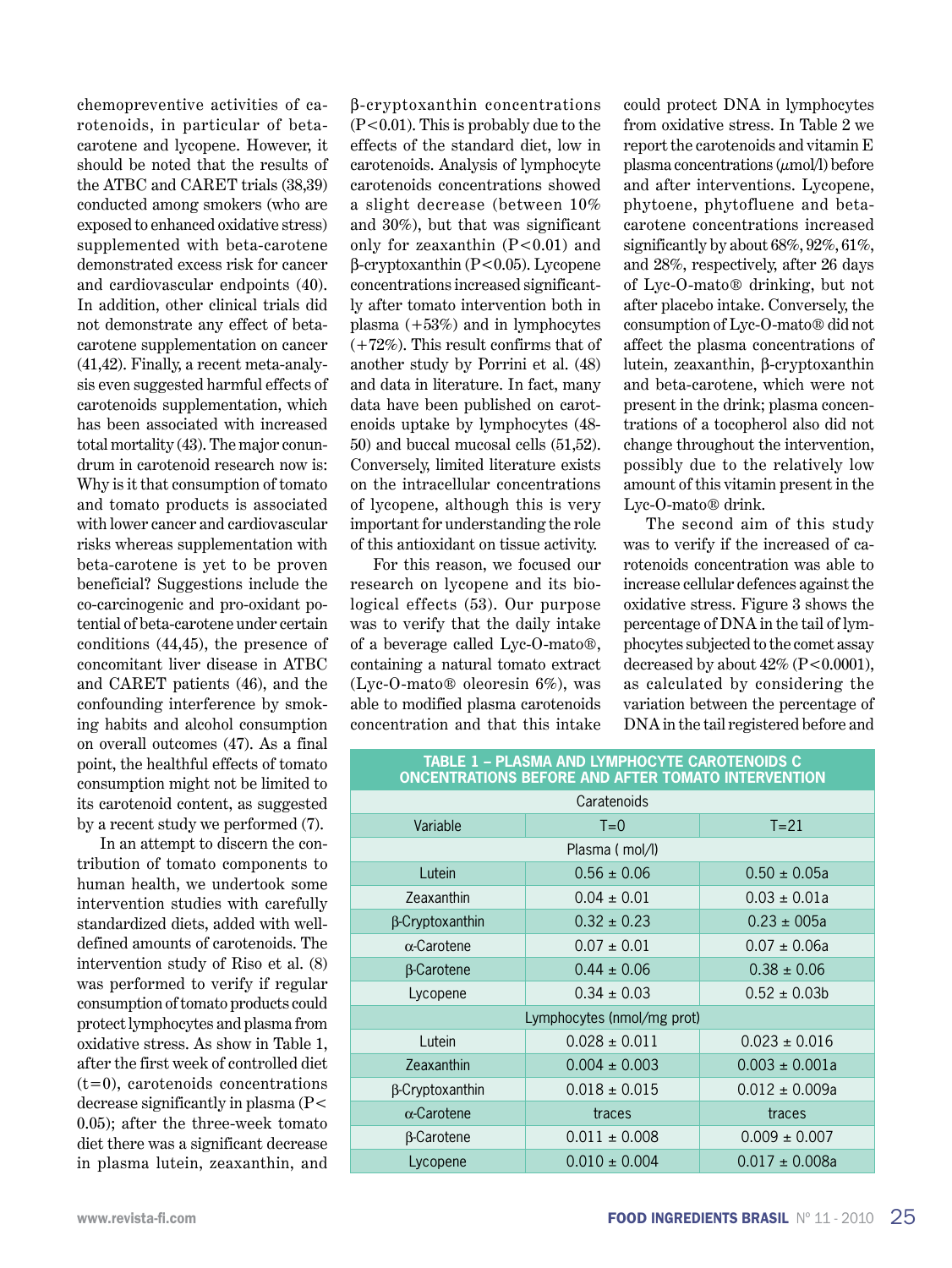# Mediterranean food

after Lyc-O-mato® intake with respect to the value recorded before Lyc-O-mato®. This is in agreement with studies that showed observed significant decreases of leukocyte 8-OHdG/dG (-21%) in patients with prostate adenocarcinoma who consumed tomato sauce for 3 weeks (30 mg lycopene daily) before prostatectomy (54). In addition, a decrease in 8-OHdG/dG was observed in the prostate

tissue. Also, Rao et al. found that one week of supplementation with lycopene or tomato products let to a fall in leukocyte 8-OHdG/dG level (55).

Lymphocytes DNA damage (as percentage of DNA in the tail), recorded before and after each experimental period and evaluated after the oxidative treatment of the cells (\*significantly different from each of the other points, P<0.0001). Twenty-six healthy man and women were recruited and divided into two groups: group 1 was assigned to the sequence placebo/wash-out/ Lyc-O-mato®; group 2 followed the sequence Lyc-O-mato®/wash-out/ placebo. Each period lasted for 26 days. Blood samples were collected at the beginning and the end of each treatment period, before and after receiving placebo or Lyc-O-mato®. The resistance of lymphocyte DNA to oxidative stress was evaluated by



means of the Comet assay. From Porrini et al. (53) with permission.

One of the most interesting aspects of the potentially cardioprotective and chemopreventive properties of carotenoids is that lycopene is more bioavailable from tomato products, e.g. paste, puree, and sauce, than from raw tomatoes (56). Also, addition of olive oil and cooking further promotes absorption (57,58). In addition to raw tomatoes, which are important constituents of salads, consumption of processed, cooked tomato products might provide additional benefits deriving from lycopene.

### **Wild plants and endothelial function**

Endothelial dysfunction is a major complication of atherosclerosis (59,60) and accumulating evidence suggests that oxidative stress plays a major role in its onset and maintenance (61,62). Reduced production/availability of the vasorelaxant factor nitric oxide (NO) plays a major role in the oxidative stressrelated development of endothelial dysfunction (61,63). Indeed, administration of some antioxidants, e.g. vitamin C and flavonoids from tea and wine, has been shown to ameliorate

endothelial function and vasomotion (63,64) and increasing evidence over the past decade shows that several dietary factors may partly modulate nitric oxide synthase (NOS) activity (65). The project "Local Food Nutraceuticals" was undertaken to investigate the effects of extracts obtained from selected, phenol rich wild plants traditionally eaten in the Mediterranean area on the production of NO and prostacyclin by cultured aortic endothelial cells.

NO is an uncharged gaseous radical with a half-life between 3 and 6 seconds (66). It plays a quintessential role in regulation of systemic vascular tone (62) and remodeling of the vascular wall (63). The vasodilatory action of NO stems from its rapid diffusion and direct activation of soluble guanylyl cyclase forming cGMP which lowers intracellular calcium in the VSM, leading to relaxation of the

| TABLE 2 - PLASMA AND LYMPHOCYTE CAROTENOIDS CONCENTRATIONS BEFORE AND AFTER LYC-O-MATO® INTERVENTION |      |                   |               |      |                                |      |                               |      |  |  |
|------------------------------------------------------------------------------------------------------|------|-------------------|---------------|------|--------------------------------|------|-------------------------------|------|--|--|
|                                                                                                      |      | Before placebo    | After placebo |      | Before Lyc-O-mato <sup>®</sup> |      | After Lyc-O-mato <sup>®</sup> |      |  |  |
| Variable                                                                                             | Mean | s.d.              | Mean          | s.d. | Mean                           | s.d. | Mean                          | s.d. |  |  |
| Lycopene                                                                                             | 0.34 | 0.12              | 0.32          | 0.12 | 0.31                           | 0.17 | 0.52a                         | 0.17 |  |  |
| Phytofluene                                                                                          | 0.23 | 0.10              | 0.22          | 0.10 | 0.23                           | 0.12 | 0.37a                         | 0.17 |  |  |
| Phytoene                                                                                             | 0.13 | 0.08              | 0.14          | 0.08 | 0.12                           | 0.09 | 0.23a                         | 0.16 |  |  |
| <b>B-Carotene</b>                                                                                    | 0.60 | 0.14 <sup>b</sup> | 0.56          | 0.39 | 0.54                           | 0.35 | 0.69a                         | 0.43 |  |  |
| $\alpha$ -Carotene                                                                                   | 0.11 | 0.09              | 0.12          | 0.18 | 0.11                           | 0.11 | 0.12                          | 0.11 |  |  |
| Lutein                                                                                               | 0.53 | 0.26              | 0.50          | 0.23 | 0.50                           | 0.28 | 0.49                          | 0.23 |  |  |
| Zeaxanthin                                                                                           | 0.04 | 0.04              | 0.05          | 0.04 | 0.04                           | 0.04 | 0.04                          | 0.04 |  |  |
| β-Criptoxanthin                                                                                      | 0.30 | 0.20              | 0.32          | 0.20 | 0.32                           | 0.29 | 0.29                          | 0.20 |  |  |
| $\alpha$ -Tocopherol                                                                                 | 48.6 | 23.7              | 47.8          | 24.2 | 47.3                           | 20.7 | 48.3                          | 22.5 |  |  |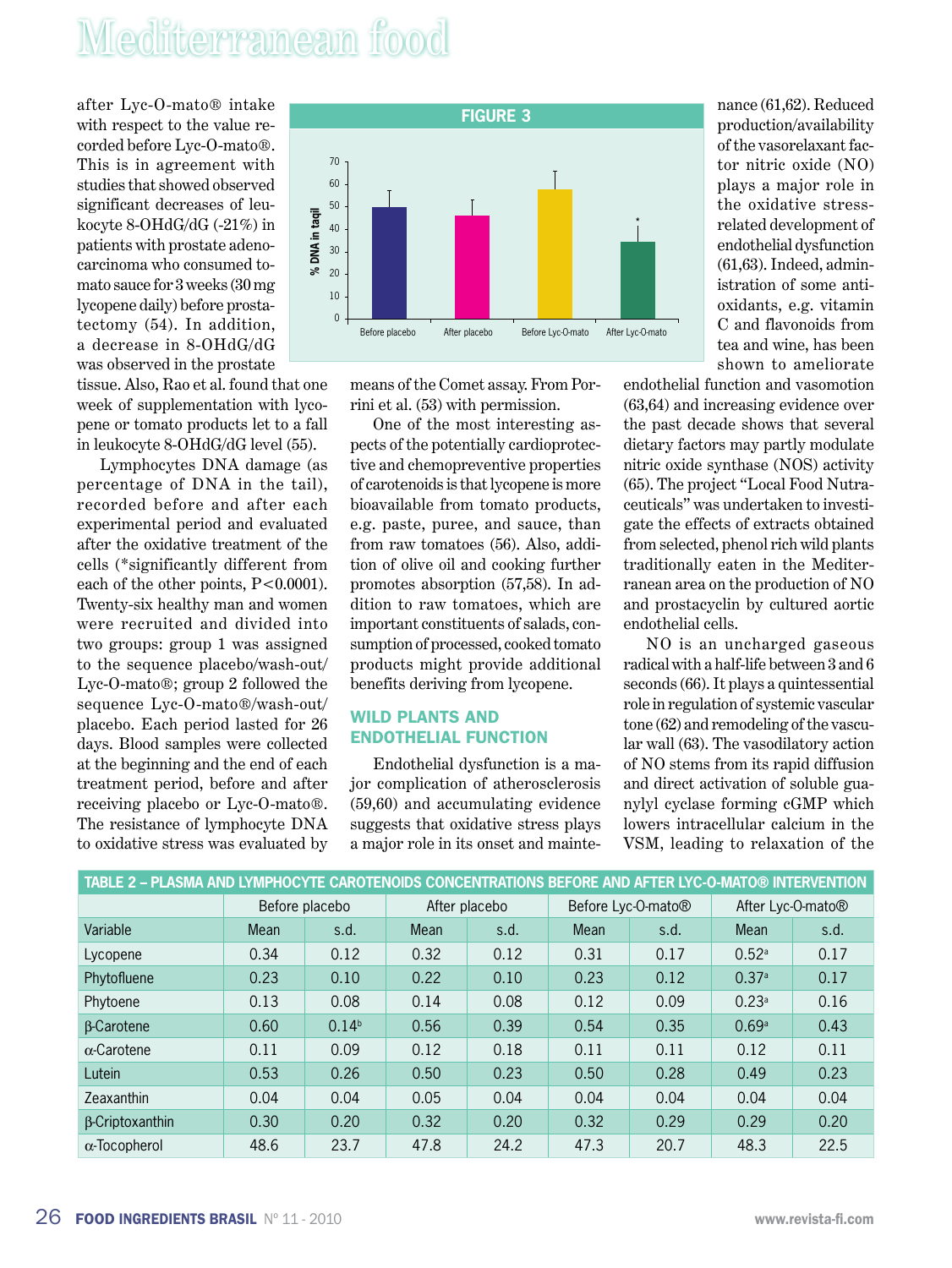muscle. Endothelial NO is formed by endothelial nitric oxide synthase (eNOS) via a five electron reduction of the terminal guanidino group of L-arginine yielding L-citrulline as a secondary product (62). Thus, one of the most popular methods to indirectly detect NO production relies on the measurement of the conversion of L-arginine to L-citrulline, by using radioactive substrates.

As reported in Figure 4, supplementation of porcine aortic endothelial cells (PAEC) with *Cynara cardunculus* or *Thymus pulegioides* extracts increases NO production. Moreover, enhanced secretion into the medium of prostacyclin, another important vasorelaxant factor, further confirms the vasomodularoty potential of these wild plants. Recently, we further tested a *Cynara cardunculus* extract on isolated aortic rings and after supplementation to aged rats. The results (Rossoni et al, in preparation) confirm that the vasorelaxant properties of *Cynara cardunculus* are maintained *in vivo*, suggesting that part of the lower incidence of endothelial dysfunction and the higher vascular health observed in the Mediterranean area are to be attributed to the consumption of wild plants (67).

Effect of wild plant extracts on eNOS activity in porcine aortic endothelial cells. Confluent PAECs were incubated with *Cynara cardunculus*



or *Thymus pulegioides* extracts for 16 h. The medium was replaced with HEPES buffer and eNOS activity was triggered by the addition of the calcium ionophore A23187 ( $2 \mu$ mol/L) and determined by ion-exchange chromatography as the conversion of L-[14C]arginine to L-[14C]citrulline. From Grande et al. (72) with permission.

#### **Conclusions**

Adherence to a Mediterraneanlike diet affords protection from CHD and cancer (68). As the major proportion of caloric intake in that area derives from plant foods (1), pharmacologists are concentrating their efforts on the identification of novel biological activities of plant minor constituents, which are many (69). In vitro studies abund, but human trials (which would provide the most useful information) are still insufficient and do not always support the notion that supplementation with plant foods or their extracts does affect surrogate markers of CHD, also due to the current scarcity of appropriate biomarkers (70,71). However, future availability of appropriate techniques to evaluate the in vivo activities of food items or of their isolated components will likely resolve this issue. For the time being, the advice to incorporate proper quantities of plant foods in the diet has strong epidemiological grounds, which for the most part derive from studies of the Mediterranean diet.

F. Visioli, P. Bogani, S. Grande, C. Galli - Department of Pharmacological Sciences - University of Milan, Italy.

#### **References**

1. Willett WC, Sacks F, Trichopoulou A et al. Mediterranean diet pyramid: a cultural model for healthy eating. Am J Clin Nutr 1995; 61: 1402S-1406S.

2. Visioli F, Grande S, Bogani P, Galli C. The role of antioxidants in the mediterranean diets: focus on cancer. Eur J Cancer Prev 2004; 13: 337-343.

3. Trichopoulou A, Critselis E. Mediterranean diet and longevity. Eur J Cancer Prev 2004; 13:453-456.

4. Visioli F, Borsani L, Galli C. Diet and prevention of coronary heart disease: the potential role of phytochemicals. Cardiovasc Res 2000; 47: 419-425.

5. Katan MB, de Roos NM. Promises and problems of functional foods. Crit Rev Food Sci Nutr 2004; 44: 369-377.

6. Visioli F, Galli C. Biological properties of

olive oil phytochemicals. Crit Rev Food Sci Nutr 2002; 42: 209-221.

7. Visioli F, Riso P, Grande S, Galli C, Porrini M. Protective activity of tomato products on in vivo markers of lipid oxidation. Eur J Nutr 2003; 42: 201-206.

8. Riso P, Visioli F, Erba D, Testolin G, Porrini M. Lycopene and vitamin C concentrations increase in plasma and lymphocytes after tomato intake. Effects on cellular antioxidant protection. Eur J Clin Nutr 2004; 58: 1350-1358.

9. Kris-Etherton PM, Hecker KD, Bonanome A et al. Bioactive compounds in foods: their role in the prevention of cardiovascular disease and cancer. Am J Med 2002; 113 Suppl 9B: 71-88.

10. Visioli F. The roller coaster of antioxidant therapy. Curr Med Chem 2004; 11: 3 p preceeding 1085.

11. Hegsted DM, Ausman LM, Johnson JA, Dallal GE. Dietary fat and serum lipids: an evaluation of the experimental data. Am J Clin Nutr 1993; 57: 875-883.

12. Mensink RP, Zock PL, Kester AD, Katan MB. Effects of dietary fatty acids and carbohydrates on the ratio of serum total to HDL cholesterol and on serum lipids and apolipoproteins: a metaanalysis of 60 controlled trials. Am J Clin Nutr 2003; 77: 1146-1155.

13. Dougherty RM, Galli C, Ferro-Luzzi A, Iacono JM. Lipid and phospholipid fatty acid composition of plasma, red blood cells, and platelets and how they are affected by dietary lipids: a study of normal subjects from Italy, Finland, and the USA. Am J Clin Nutr 1987; 45: 443-455.

14. Owen RW, Mier W, Giacosa A, Hull WE, Spiegelhalder B, Bartsch H. Identification of lignans as major components in the phenolic fraction of olive oil. Clin Chem 2000; 46: 976-988.

15. Massaro M, Basta G, Lazzerini G et al. Quenching of intracellular ROS generation as a